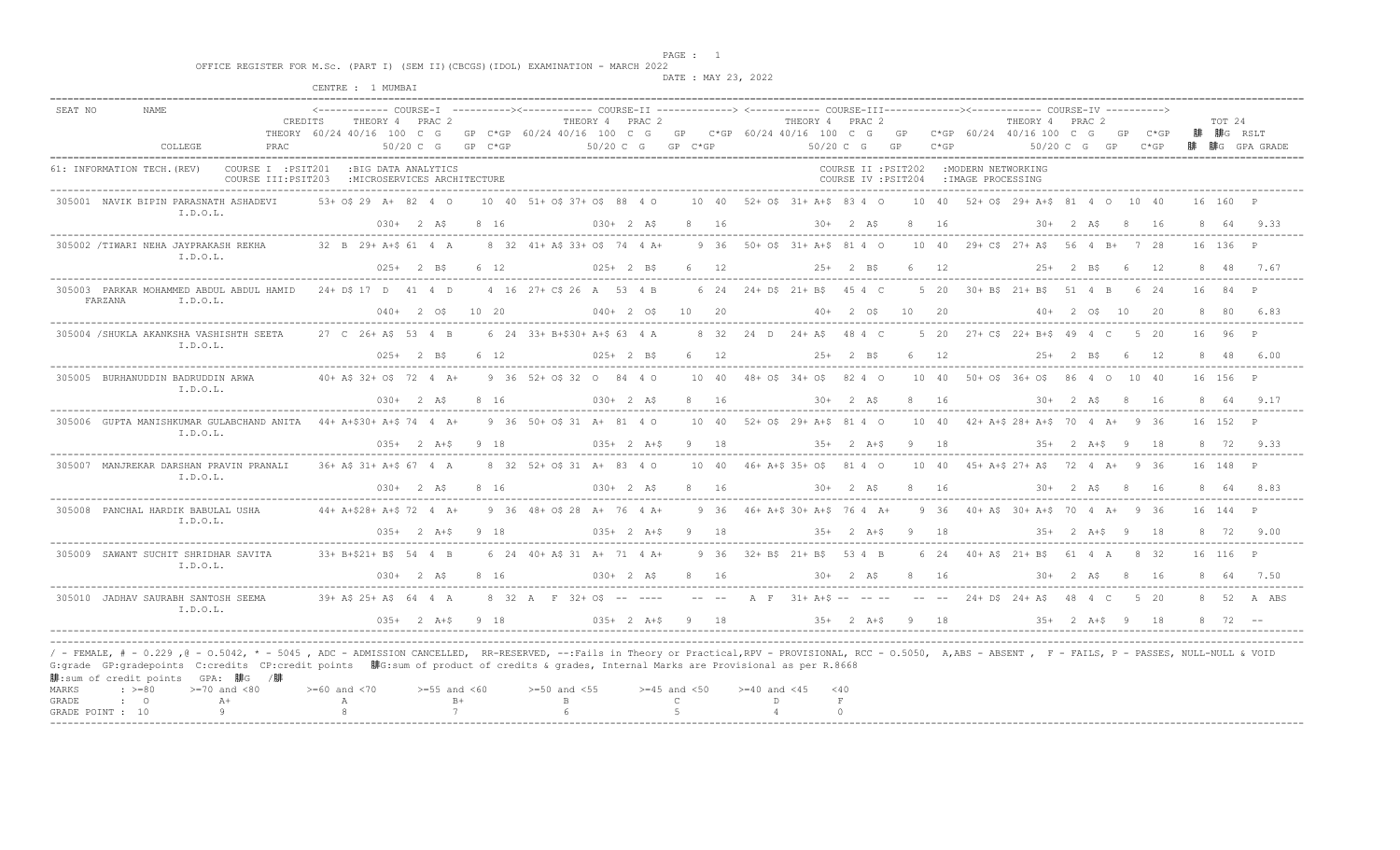end the set of the set of the set of the set of the set of the set of the set of the set of the set of the set of the set of the set of the set of the set of the set of the set of the set of the set of the set of the set o

 OFFICE REGISTER FOR M.Sc. (PART I) (SEM II)(CBCGS)(IDOL) EXAMINATION - MARCH 2022 DATE : MAY 23, 2022

|                                                                                                                                                                                                                                                                                                                                                                                                                                                                                                     |                                                                                     | CENTRE : 3 ANDHERI                                                                  |                               |                   |                                                           |                                |                                           |                                           |                                    |                                                                                   |                                                                                                                                                  |                                       |
|-----------------------------------------------------------------------------------------------------------------------------------------------------------------------------------------------------------------------------------------------------------------------------------------------------------------------------------------------------------------------------------------------------------------------------------------------------------------------------------------------------|-------------------------------------------------------------------------------------|-------------------------------------------------------------------------------------|-------------------------------|-------------------|-----------------------------------------------------------|--------------------------------|-------------------------------------------|-------------------------------------------|------------------------------------|-----------------------------------------------------------------------------------|--------------------------------------------------------------------------------------------------------------------------------------------------|---------------------------------------|
| SEAT NO<br>NAME.<br>COLLEGE                                                                                                                                                                                                                                                                                                                                                                                                                                                                         | CREDITS<br>THEORY 60/24 40/16 100 C G<br>PRAC                                       | THEORY 4 PRAC 2                                                                     | $50/20$ C G                   | $GP$ $C*GP$       |                                                           | THEORY 4 PRAC 2<br>$50/20$ C G | GP C*GP                                   |                                           | THEORY 4 PRAC 2<br>50/20 C G<br>GP | $C*GP$                                                                            | THEORY 4 PRAC 2<br>GP C*GP 60/24 40/16 100 C G GP C*GP 60/24 40/16 100 C G GP C*GP 60/24 40/16 100 C G<br>$C*GP$<br>GP<br>50/20 C G GP<br>$C*GP$ | TOT 24<br>腓 腓G RSLT<br>腓 腓G GPA GRADE |
| 61: INFORMATION TECH. (REV)                                                                                                                                                                                                                                                                                                                                                                                                                                                                         | COURSE I : PSIT201<br>COURSE III: PSIT203                                           | :BIG DATA ANALYTICS<br>: MICROSERVICES ARCHITECTURE                                 |                               |                   |                                                           |                                |                                           |                                           |                                    | COURSE II : PSIT202 : MODERN NETWORKING<br>COURSE IV : PSIT204 : IMAGE PROCESSING |                                                                                                                                                  |                                       |
| 305011 / KHANDARE RADHIKA SHRIRAM SUNITA<br>I.D.O.L.                                                                                                                                                                                                                                                                                                                                                                                                                                                |                                                                                     | 33+ B+\$27+ A\$ 60 4 A                                                              | $025+2$ BS                    | 6 12              | 8 32 30+ B\$ 28+ A+\$ 58 4 B+                             | $025+2$ B\$                    | 6 12                                      | 7 28 26 D 25+ A\$ 51 4 B                  | $25+2$ BS                          | 6 12                                                                              | 6 24 34 B+ 31+ A+\$ 65 4 A 8 32<br>25+ 2 B\$ 6 12                                                                                                | 16 116 P<br>8 48 6.83                 |
| 305012 MEMON IKRAMA ZUBAIR RESHMA<br>I.D.O.L.                                                                                                                                                                                                                                                                                                                                                                                                                                                       |                                                                                     | 35+ B+\$25+ A\$ 60 4 A                                                              |                               | $035+2 A+S 9 18$  | 8 32 34+ B+\$31+ A+\$ 65 4 A                              |                                |                                           | 8 32 42+ A+\$ 19 C 61 4 A                 |                                    |                                                                                   | 8 32 41 A 25+ A\$ 66 4 A 8 32<br>$035+$ 2 A+\$ 9 $18$ 35+ 2 A+\$ 9 $18$ 35+ 2 A+\$ 9 $18$                                                        | 16 128 P<br>8 72 8.33                 |
| 305013 / MORE NIKITA RAJU JYOTI<br>I.D.O.L.                                                                                                                                                                                                                                                                                                                                                                                                                                                         |                                                                                     | $24+$ DS 19+ CS 43 4 D                                                              | $0.36 + 2 A+S 9 18$           |                   | 4 16 27 + C\$ 26 + A\$ 53 4 B                             |                                | $036+ 2 A+S 9 18$                         | 6 24 27 + C\$ 26 A 53 4 B                 | $36+$ 2 $A+S$ 9 18                 |                                                                                   | 6 24 39 A 16+ D\$ 55 4 B+ 7 28<br>$36+$ 2 $\lambda +5$ 9 18                                                                                      | 16 92 P<br>8 72 6.83                  |
| 305014 CHAVAN SUSHRUT SANJAY SEJAL<br>I.D.O.L.                                                                                                                                                                                                                                                                                                                                                                                                                                                      |                                                                                     | $24 + DS$ $24 + AS$ $48$ $4$ C                                                      | 027 2 B 6 12                  |                   | 5 20 26+ D\$ 25+ A\$ 51 4 B                               |                                | 027 2 B 6 12                              | 6 24 24 + D\$ 24 + A\$ 48 4 C             | 29  2  B+  7  14                   |                                                                                   | 5 20 24 D 24 + A\$ 48 4 C<br>5 20<br>29  2  B+  7  14                                                                                            | 16 84 P<br>8 52 5.67                  |
| 305015 GHOSALKAR TUSHAR UDAY SMITA<br>I.D.O.L.                                                                                                                                                                                                                                                                                                                                                                                                                                                      |                                                                                     | 28+ C\$ 16+ D\$ 44 4 D                                                              | $0.27$ 2 B                    | 6 12              | 4 16 24 + D\$ 24 + A\$ 48 4 C                             | $029$ 2 B+                     | 7 14                                      | 5 20 32+ B\$ 18+ C\$ 50 4 B               | 28 2 B+                            | 7 14                                                                              | 6 24 34 + B + \$ 16 + D \$ 50 4 B 6 24<br>31 2 A<br>8 16                                                                                         | 16 84 P<br>8 56 5.83                  |
| COLLEGE                                                                                                                                                                                                                                                                                                                                                                                                                                                                                             | CREDITS<br>THEORY 100/40<br>THEORY 100/40                                           | THEORY 5<br><------------ COURSE-V ----------><br><-- CREDITDS THEORY 4 ----------> |                               | 100 C G GP C*GP   | THEORY 5<br>100 C G GP C*GP 100/40 100 C G GP C*GP 100/40 |                                |                                           | THEORY 5                                  |                                    |                                                                                   | THEORY 5<br>100 C G GP C*GP 100/40 100 C G GP C*GP                                                                                               | TOT 24<br>腓 腓G RSLT<br>腓G GPA GRADE   |
| 40: MATHEMATICS (REVISED)                                                                                                                                                                                                                                                                                                                                                                                                                                                                           | COURSE I : PSMT201<br>COURSE III: PSMT203<br>COURSE V: PSMT205 : PROBABILITY THEORY | :ALGEBRA - II<br>:ANALYSIS-II                                                       |                               |                   |                                                           |                                |                                           |                                           |                                    | COURSE II : PSMT202 : TOPOLOGY                                                    | COURSE IV : PSMT204 : PARTIAL DIFFERENTIAL EOUATIONS                                                                                             |                                       |
| 305021 / RATHOD ARTI JIVAN SHOBHA<br>I.D.O.L.                                                                                                                                                                                                                                                                                                                                                                                                                                                       | 32F<br>40E                                                                          |                                                                                     | $4$ D                         | -- -- 32F<br>4 16 |                                                           |                                |                                           |                                           |                                    |                                                                                   |                                                                                                                                                  | $4 \t16 \t--$                         |
| 305022 / SINGH NEHA GUPTESHWAR SUNITA<br>I.D.O.L.                                                                                                                                                                                                                                                                                                                                                                                                                                                   | 28F<br>$6.3+$                                                                       |                                                                                     | $4 \overline{A}$              | $-  40+$<br>8 32  |                                                           | 5 D                            | $4\quad 20\quad 51+$                      |                                           | 5 B                                | 6 30 47E                                                                          | 5 C<br>5 25                                                                                                                                      | $19$ $107$ --                         |
| / - FEMALE, # - 0.229 ,@ - 0.5042, * - 5045 , ADC - ADMISSION CANCELLED, RR-RESERVED, --:Fails in Theory or Practical,RPV - PROVISIONAL, RCC - 0.5050, A,ABS - ABSENT , F - FAILS, P - PASSES, NULL-NULL & VOID<br>G:grade GP:gradepoints C:credits CP:credit points 腓G:sum of product of credits & grades, Internal Marks are Provisional as per R.8668<br>腓:sum of credit points GPA: 腓G /腓<br>$>=70$ and $<80$<br>$: \ \ \>=80$<br>MARKS<br>$A+$<br>GRADE<br>$\cdot$ 0<br>-9<br>GRADE POINT : 10 |                                                                                     | $>=60$ and $<70$<br>$\mathbb{A}$<br>8                                               | $>=55$ and $<60$<br>$B+$<br>7 |                   | $>=50$ and $<55$<br>$\mathbb B$                           |                                | $>=45$ and $<50$<br>$\mathsf{C}$<br>$5 -$ | $>= 40$ and $< 45$<br>D<br>$\overline{4}$ | $<$ 40<br>F<br>$\cap$              |                                                                                   |                                                                                                                                                  |                                       |